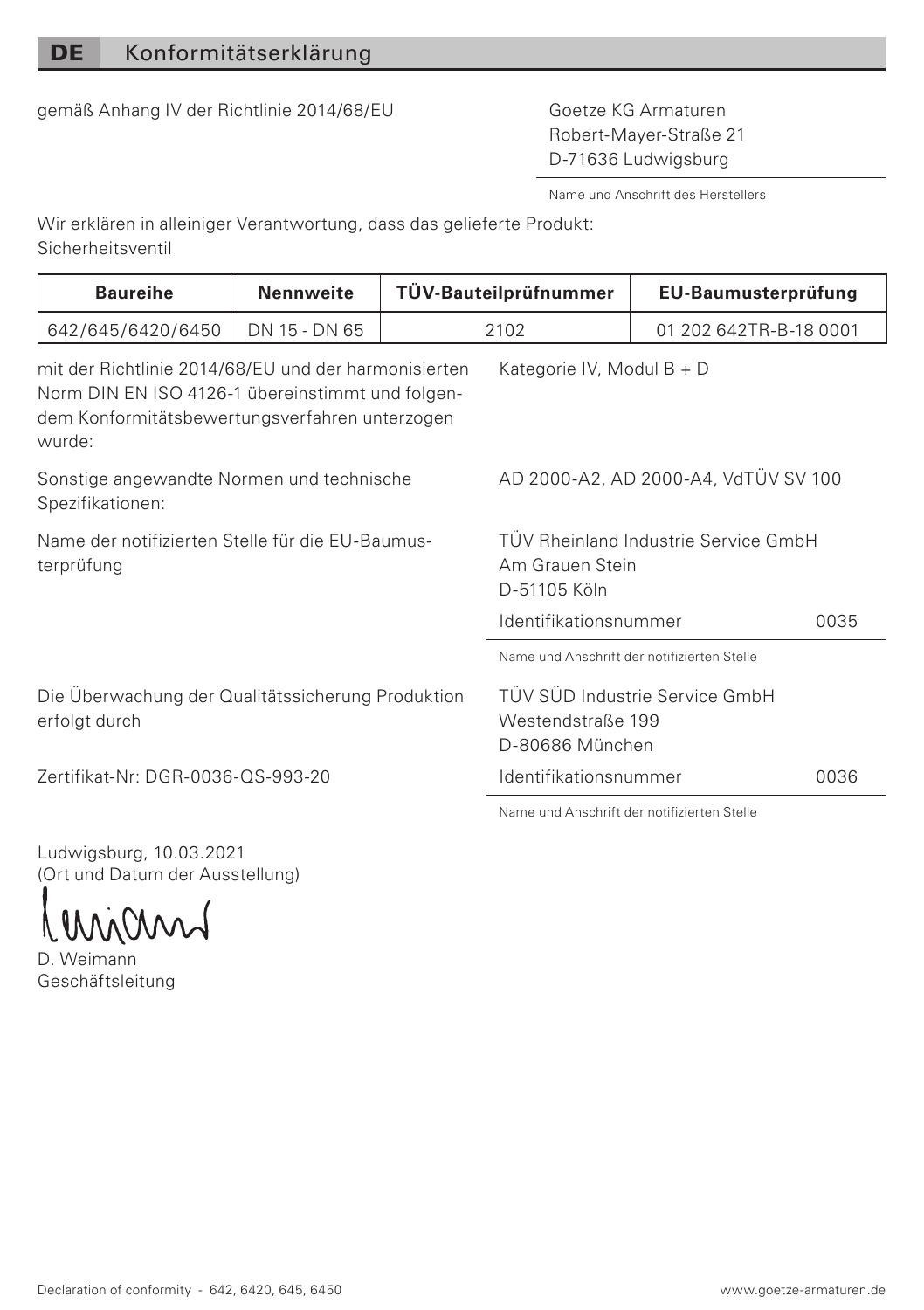EN Declaration of conformity

according to Annex IV of Directive 2014/68/EU Goetze KG Armaturen

Robert-Mayer-Straße 21 D-71636 Ludwigsburg

Name and address of the manufacturer

We declare under sole responsibility that the delivered product: Safety Valve

| <b>Series</b>                                                                                                                                                        | Nominal size  | TÜV type approval no. |                                                                         | <b>EU</b> type examination           |      |
|----------------------------------------------------------------------------------------------------------------------------------------------------------------------|---------------|-----------------------|-------------------------------------------------------------------------|--------------------------------------|------|
| 642/645/6420/6450                                                                                                                                                    | DN 15 - DN 65 | 2102                  |                                                                         | 01 202 642TR-R-18 0001               |      |
| has been manufactured in compliance with the<br>directive 2014/68/EU and DIN EN ISO 4126-1 and was<br>subjected to the following conformity assessment<br>procedure: |               |                       | Category IV, Module B + D                                               |                                      |      |
| Other applied standards and technical<br>specifications:                                                                                                             |               |                       |                                                                         | AD 2000-A2. AD 2000-A4. VdTÜV SV 100 |      |
| Name of authorizing notified body for<br>EU-type examination                                                                                                         |               |                       | TÜV Rheinland Industrie Service GmbH<br>Am Grauen Stein<br>D-51105 Köln |                                      |      |
|                                                                                                                                                                      |               |                       | Identification number                                                   |                                      | 0035 |
|                                                                                                                                                                      |               |                       | Name and address of the notified body                                   |                                      |      |
| The monitoring of the production quality assurance<br>is performed by                                                                                                |               |                       | Westendstraße 199<br>D-80686 München                                    | TÜV SÜD Industrie Service GmbH       |      |
| Certification number: DGB-0036-OS-993-20                                                                                                                             |               |                       | Identification number                                                   |                                      | 0036 |

Name and address of the notified body

Ludwigsburg, 10.03.2021 (Place and date of issue)

D. Weimann Managing Director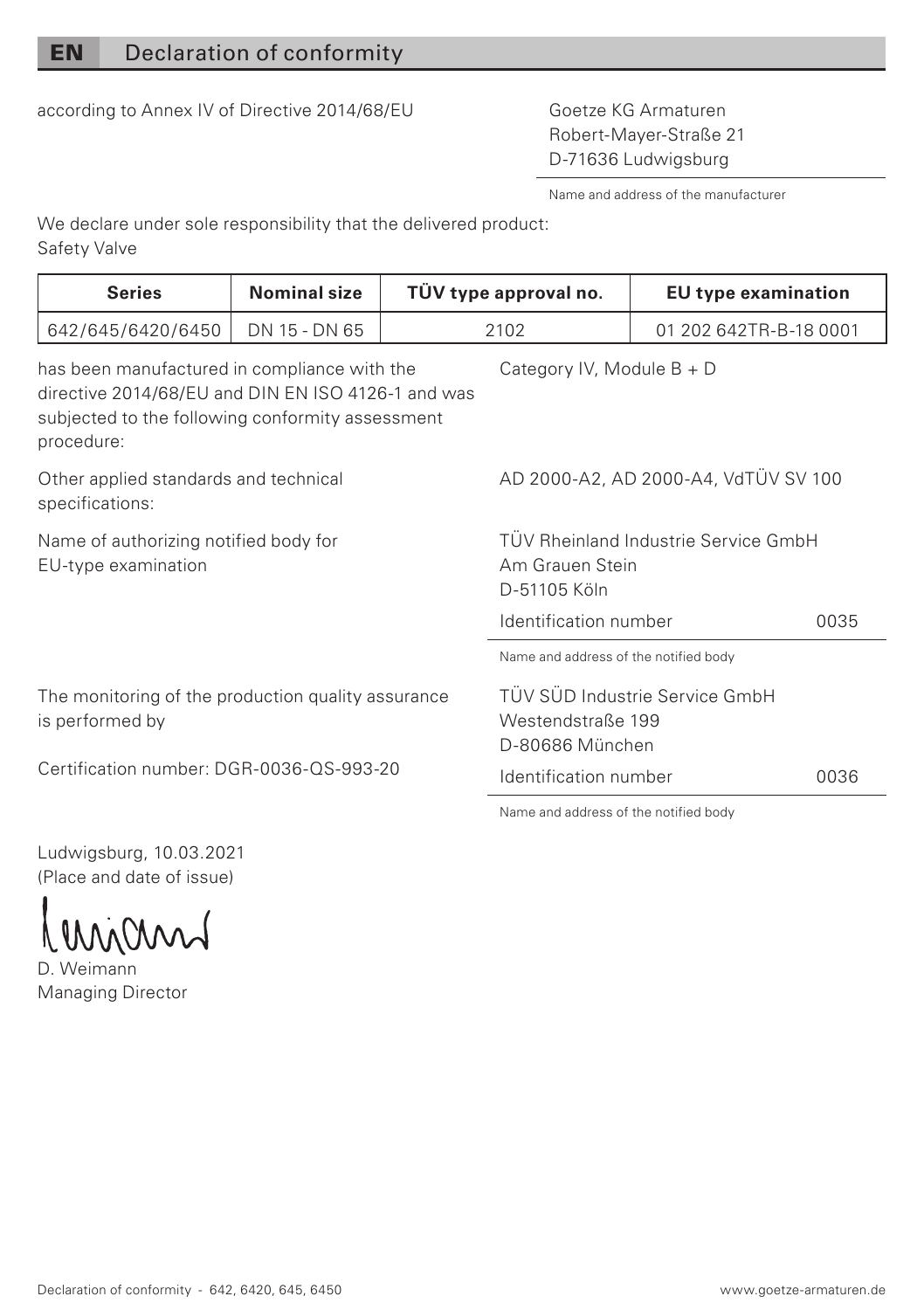conformément à l'annexe IV de la directive 2014/68/EU Goetze KG Armaturen

Robert-Mayer-Straße 21 D-71636 Ludwigsburg

Nom et adresse du fabricant

Nous soussignés déclarons sous notre seule responsabilité que le produit livré : Soupapes de sûreté

| Série             | <b>Diamètre</b><br>nominal | N° de certification TUV | <b>Examens UE de type</b> |
|-------------------|----------------------------|-------------------------|---------------------------|
| 642/645/6420/6450 | DN 15 - DN 65              | 2102                    | 01 202 642TR-B-18 0001    |

est conforme à la directive 2014/68/UE et à la norme harmonisée DIN EN ISO 4126-1 et a été soumis à la procédure d'évaluation de la conformité suivante:

Catégorie IV, Module B + D

Autres normes et spécifications techniques appliquées: AD 2000-A2, AD 2000-A4, VdTÜV SV 100

Nom de l'organisme notifié pour l'examen de type UE TÜV Rheinland Industrie Service GmbH

Am Grauen Stein D-51105 Köln

Numéro d'identification 0035

Nom et adresse de l'organisme notifié

TÜV SÜD Industrie Service GmbH Westendstraße 199 D-80686 München

Numéro d'identification 0036

Nom et adresse de l'organisme notifié

Ludwigsburg, 10.03.2021 (Lieu et date de l'émission)

Le contrôle de l'assurance qualité de la production est effectué par

Numéro du certificat: DGR-0036-QS-993-20

D. Weimann Direction de l'entreprise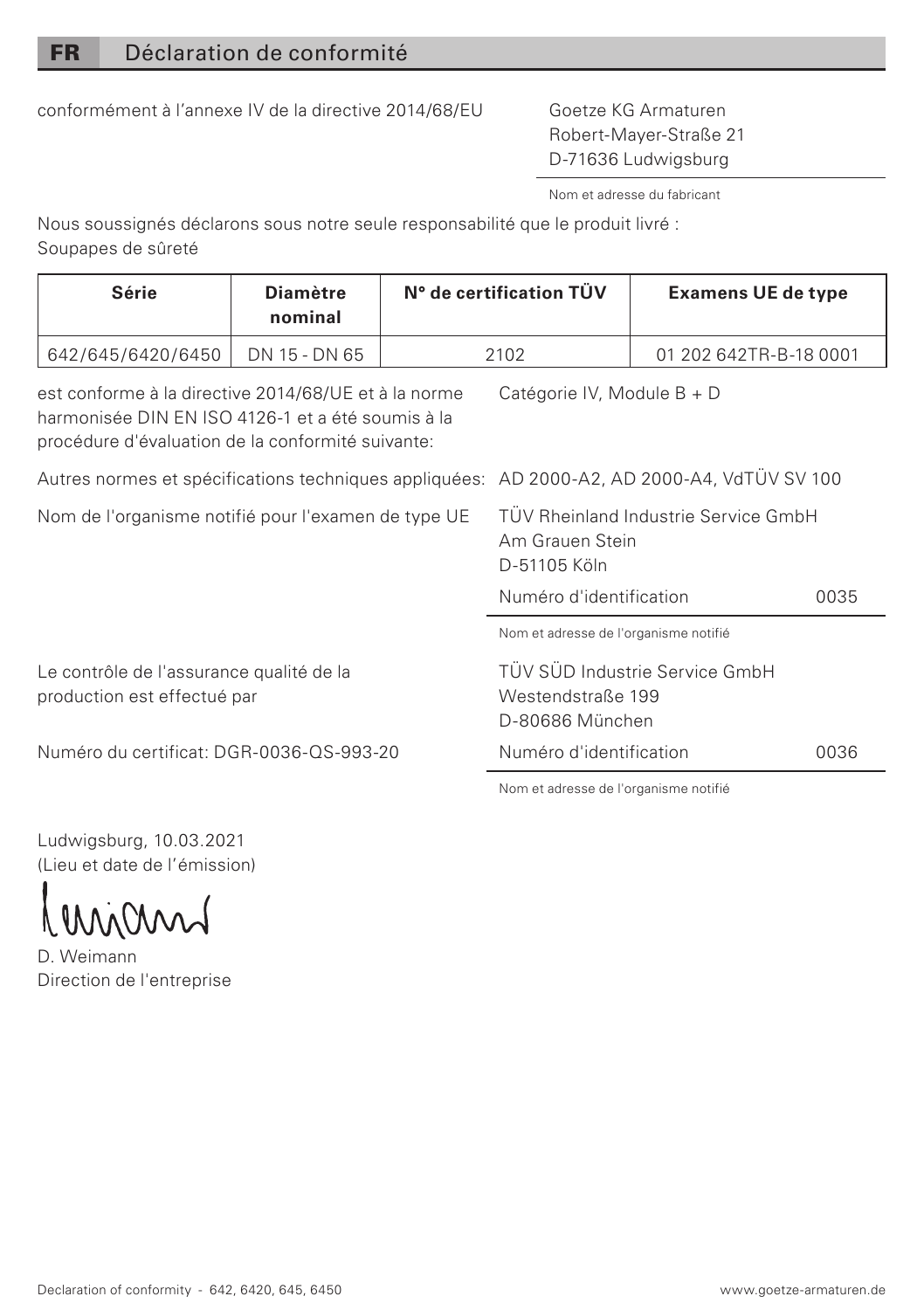# ES Declaración de conformidad

de conformidad con el anexo IV de la Directiva 2014/68/UE Goetze KG Armaturen

Robert-Mayer-Straße 21 D-71636 Ludwigsburg

Nombre y dirección del fabricante

Declaramos bajo nuestra exclusiva responsabilidad que el producto entregado: Válvula de seguridad

| Serie                                                                                                                                                              | Tamaño<br>nominal | Núm. prueba del<br>componente TÜV                                       |                                      | Verificación de modelo de<br>construcción EU |      |
|--------------------------------------------------------------------------------------------------------------------------------------------------------------------|-------------------|-------------------------------------------------------------------------|--------------------------------------|----------------------------------------------|------|
| 642/645/6420/6450                                                                                                                                                  | DN 15 - DN 65     | 2102                                                                    |                                      | 01 202 642TR-B-18 0001                       |      |
| cumple con la Directiva 2014/68/UE y la norma<br>armonizada DIN EN ISO 4126-1 y ha sido sometida<br>al siguiente procedimiento de evaluación de la<br>conformidad: |                   | Categoría IV. Módulo B + D                                              |                                      |                                              |      |
| Otras normas y especificaciones técnicas aplicadas:                                                                                                                |                   |                                                                         | AD 2000-A2. AD 2000-A4. VdTÜV SV 100 |                                              |      |
| Nombre del organismo notificado para el examen de<br>tipo de la UE                                                                                                 |                   | TÜV Rheinland Industrie Service GmbH<br>Am Grauen Stein<br>D-51105 Köln |                                      |                                              |      |
|                                                                                                                                                                    |                   |                                                                         | Número de identificación             |                                              | 0035 |
|                                                                                                                                                                    |                   |                                                                         |                                      | Nombre y dirección del organismo notificado  |      |
| El control del aseguramiento de la calidad de la produc-<br>ción se lleva a cabo mediante                                                                          |                   |                                                                         | Westendstraße 199<br>D-80686 München | TÜV SÜD Industrie Service GmbH               |      |
| Número de certificado: DGR-0036-OS-993-20                                                                                                                          |                   |                                                                         | Número de identificación             |                                              | 0036 |

Nombre y dirección del organismo notificado

Ludwigsburg, 10.03.2021 (Lugar y fecha de emisión)

D. Weimann

Dirección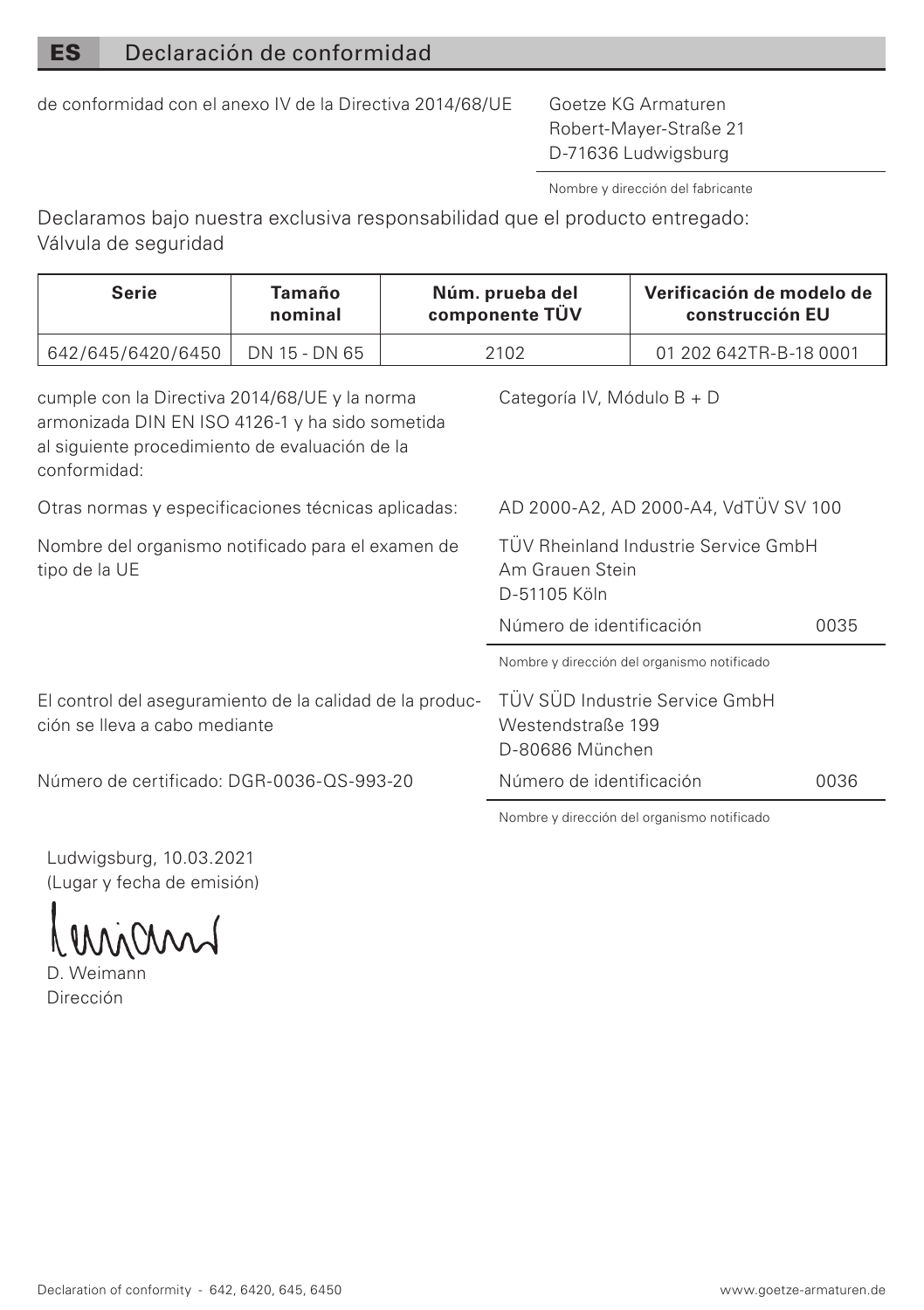## ZH 欧盟符合性声明

gemäß Anhang IV der Richtlinie 2014/68/EU Goetze KG Armaturen

Robert-Mayer-Straße 21

D-71636 Ludwigsburg

制造商的名称和地址

我们声明,在我们的责任下,交付的产品

安全阀

| 系列                                                        | 公称尺寸          | TÜV-德国TUEV关键件认证 |                                                                                        | 欧盟型式检验                         |  |
|-----------------------------------------------------------|---------------|-----------------|----------------------------------------------------------------------------------------|--------------------------------|--|
| 642/645/6420/6450                                         | DN 15 - DN 65 | 2102            |                                                                                        | 01 202 642TR-R-18 0001         |  |
| 符合2014/68/EU指今和统一标准DIN EN ISO 4126-1<br>的要求, 并经过以下合格评估程序: |               | 第四类, B+D单元      |                                                                                        |                                |  |
| 其他适用标准和技术规范:                                              |               |                 | AD 2000-A2, AD 2000-A4, VdTÜV SV 100                                                   |                                |  |
| 欧盟型式审查通知机构的名称                                             |               |                 | TÜV Rheinland Industrie Service GmbH<br>Am Grauen Stein<br>D-51105 Köln<br>识别号<br>0035 |                                |  |
|                                                           |               |                 | 通知机构的名称和地址                                                                             |                                |  |
| 对生产质量保证的监督是由                                              |               |                 | Westendstraße 199<br>D-80686 München                                                   | TÜV SÜD Industrie Service GmbH |  |
| 证书号                                                       |               |                 | 识别号                                                                                    | 0036                           |  |

通知机构的名称和地址

Ludwigsburg, 10.03.2021 (地点和签署日期)

minn

D. Weimann 董事长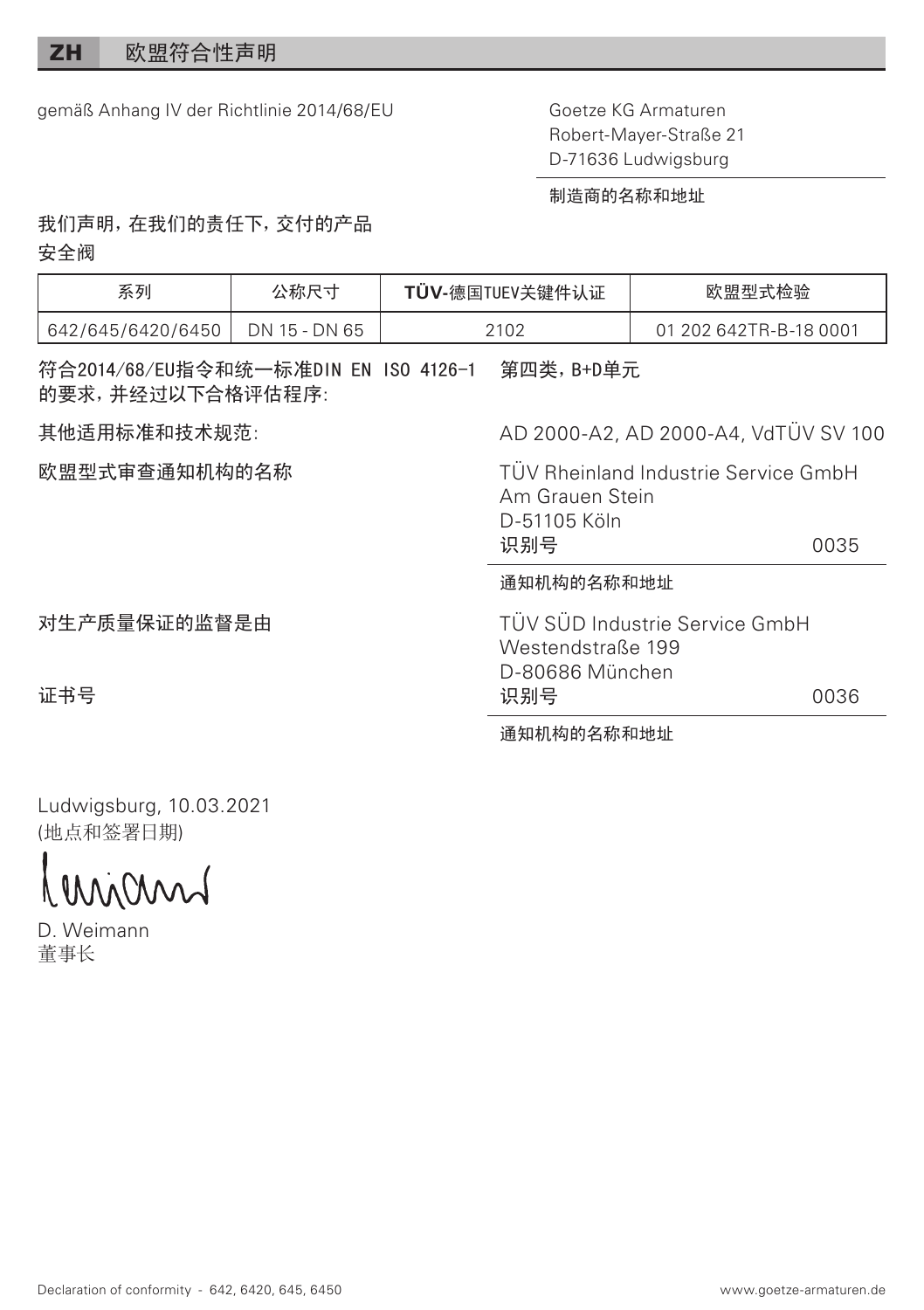### BR Declaração de conformidade

de acordo com o Anexo IV da Diretiva 2014/68/EU Goetze KG Armaturen

Robert-Mayer-Straße 21 D-71636 Ludwigsburg

Nome e endereço do fabricante

Declaramos sob nossa exclusiva responsabilidade que o produto entregue: Válvula de segurança

| Série             | Tamanho<br>nominal | Número TÜV de inspeção<br>da peca | Exame de tipo da UE    |  |
|-------------------|--------------------|-----------------------------------|------------------------|--|
| 642/645/6420/6450 | DN 15 - DN 65      | 2102                              | 01 202 642TR-B-18 0001 |  |

cumpre a Diretiva 2014/68/EU e a norma harmonizada Categoria IV, Módulo B + D DIN EN ISO 4126-1 e foi submetido ao seguinte procedimento de avaliação de conformidade:

Outras normas e especificações técnicas aplicadas: AD 2000-A2, AD 2000-A4, VdTÜV SV 100

Nome do organismo notificado para o exame de tipo da UE

O monitoramento da garantia de qualidade da produção é realizado por

Número do certificado: DGR-0036-QS-993-20

TÜV Rheinland Industrie Service GmbH Am Grauen Stein D-51105 Köln

Número de identificação 0035

Nome e endereço do organismo notificado

TÜV SÜD Industrie Service GmbH Westendstraße 199 D-80686 München

Número de identificação 0036

Nome e endereço do organismo notificado

Ludwigsburg, 10.03.2021 (Local e data da emissão)

MMM

D. Weimann Gerência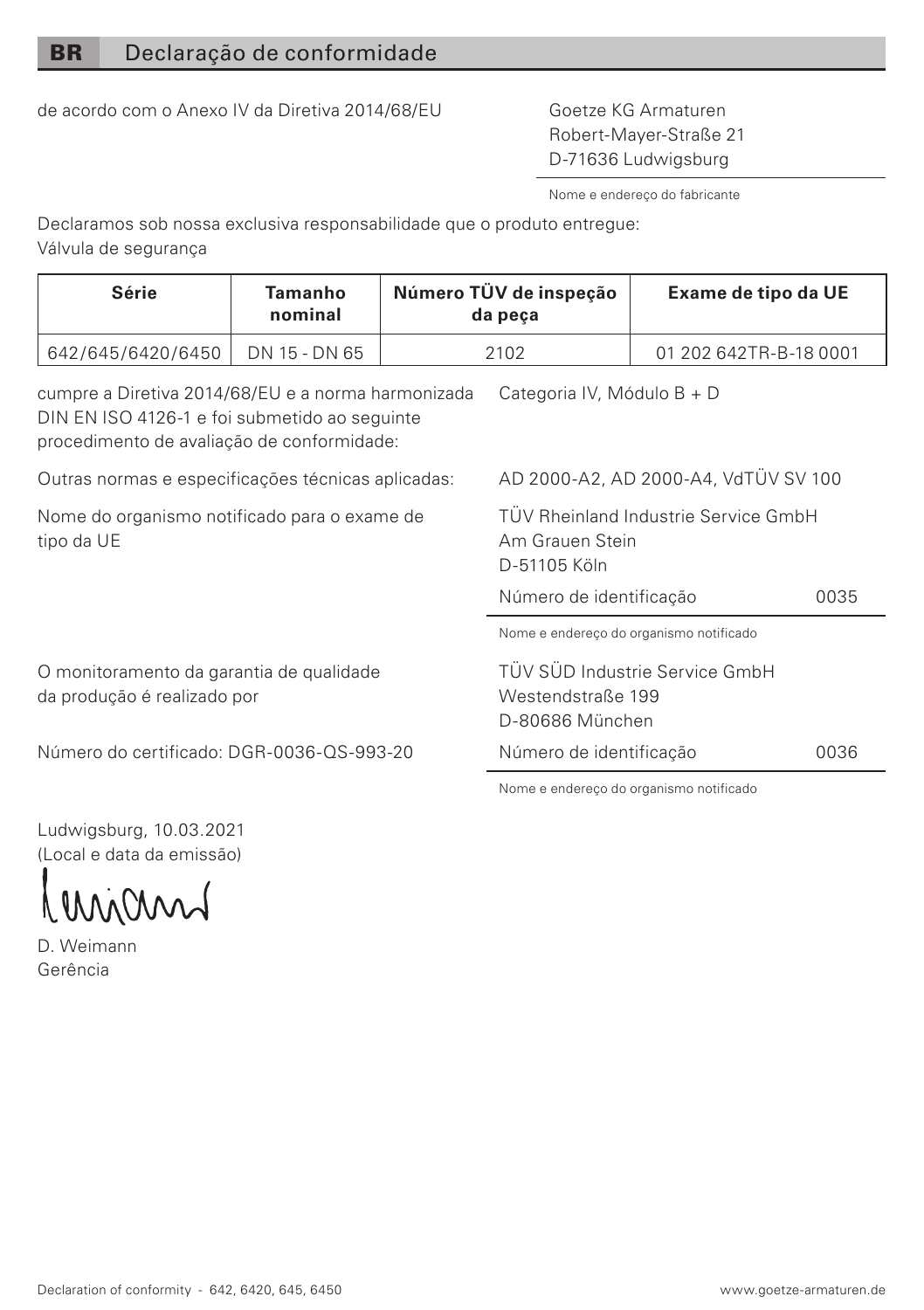### KO 적합성 선언

#### 지침 2014/68/EU의 부속서 IV에 따름 Goetze KG Armaturen

Robert-Mayer-Straße 21 D-71636 Ludwigsburg

제조업체 명칭 및 주소

당사는 제공된 다음 제품이:

안전밸브

| 시리즈                               | 공칭 폭 | TÜV 부품 테스트 번호 | EC 유형 테스트              |
|-----------------------------------|------|---------------|------------------------|
| 642/645/6420/6450   DN 15 - DN 65 |      | 2102          | 01 202 642TR-B-18 0001 |

지침 2014/68/EU 및 해당 규격 DIN EN ISO 4126-1과 일 치하고 다음 적합성 평가 절차를 거쳤음을 선언합니다. 카테고리 IV, 모듈 B + D

기타 적용 규격 및 기술 사양: AD 2000-A2, AD 2000-A4, VdTÜV SV 100

EU 건축 표본 검사 인증 기관 명칭 TÜV Rheinland Industrie Service GmbH Am Grauen Stein D-51105 Köln

ID 번호 0035

인증 기관 명칭 및 주소

TÜV SÜD Industrie Service GmbH Westendstraße 199 D-80686 München

인증서 번호: DGR-0036-QS-993-20

ID 번호 0036

인증 기관 명칭 및 주소

Ludwigsburg, 10.03.2021 (발행 장소 및 날짜)

생산 품질 보증 감시 담당

D. Weimann 경영진